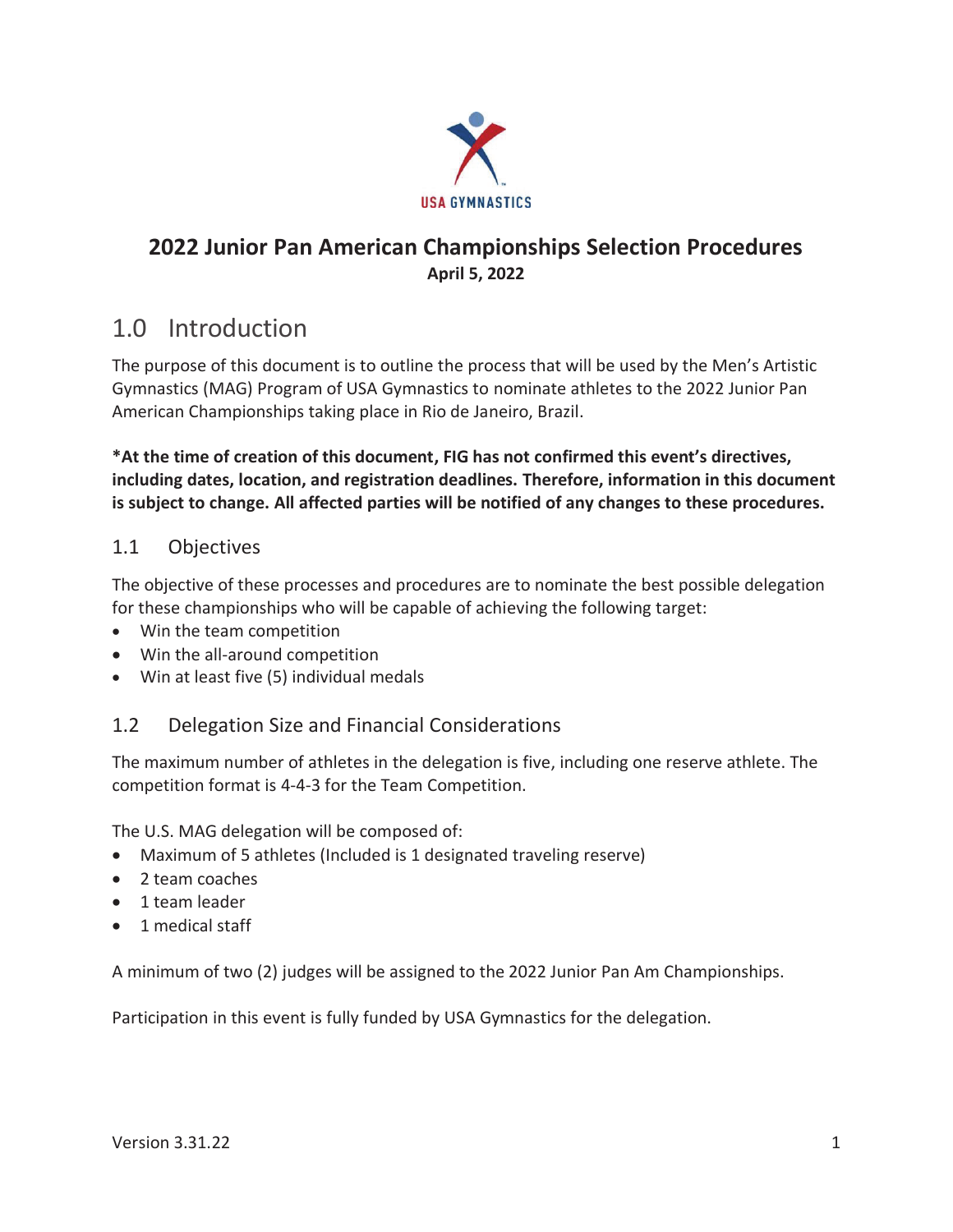#### $1.3$ **Key Dates**

| May 11-15  | Men's Program Development National Championships                     |
|------------|----------------------------------------------------------------------|
| June 4-8   | Sr. Pan American Selection and NT Camp                               |
| July 10    | Tentative departure date                                             |
| July 11-17 | Tentative Dates for Jr. Pan Am Championships, Rio De Janeiro, Brazil |

# 2.0 Eligibility

Athletes are eligible for selection to the Team provided that:

- They are a national of the United States at the time of selection and hold a valid U.S. passport that will not expire for six months after the conclusion of the Championships
- They are between the ages of 15-18 years old by December 31, 2022
- They must compete in at least one day of the all-around optional routine competition at the 2022 Men's Development Program National Championships, unless a petition is accepted
- They are a current National Team athlete competing in 2022 and have signed the NT Agreement
	- o Athletes in the FIG 15-year age group will be named to the 2022-2023 Junior National Team at the 2022 Men's Development Program National Championships
- They hold a valid FIG License that does not expire before the end of the 2022 Pan American Championships
- They are a member in good standing with USA Gymnastics
- They have not competed as Senior FIG at any international competition before the 2022 Jr. Pan American Championships takes place

Any competitor in the Pan American Championships must be a national of the country of the National Olympic Committee (NOC) which is entering such competitor. For additional information regarding an athlete who is a national of two or more countries, has changed his or her nationality or acquired a new nationality, refer to the IOC Charter (Rule 42), or the PASO Statutes (Article XXII, Sections 4 and 5).

## 3.0 Process

The Men's Program Committee (MPC) will name up to six (6) age eligible athletes to the Jr. Pan Am Team following the 2022 Men's Development Program National Championships, including one traveling reserve and one non-traveling reserve athlete. Athletes will be named by rank order using all-around scores from the 2022 Men's Development Program National Championships using 2D+E calculation. (For information on 2D+E, see section 3.5 below)

### 3.1 Team Composition

• The team format for Junior Pan Am Championships is 4-4-3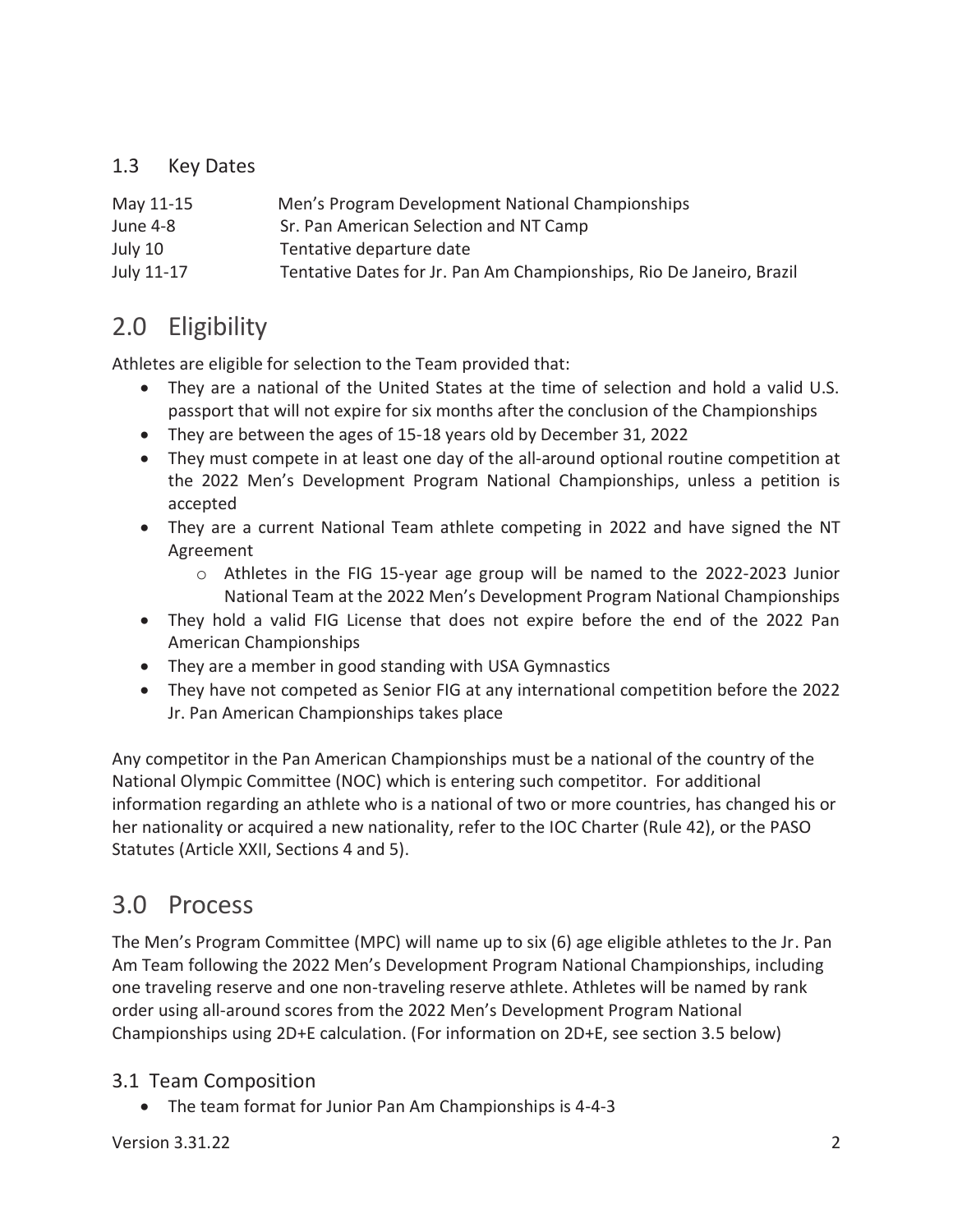• Team composition for the U.S will be from the FIG 15-18 year-old age groups only

### 3.2 FIG 15-18 Year Age Group

- Four (4) spots will be awarded to athletes in the FIG 15-18 year age group
- Two (2) reserve athletes will be awarded in the FIG 15-18 year age group
- To be considered for the Jr. Pan American Championships Team, athletes must achieve a benchmark D-score of 25.0 or higher from at least one day of optional routine competition at the 2022 Men's Development Program National Championships
- The athletes who meet the eligibility criteria and the benchmark D-score of 25.0 will be ranked using 2D+E from their optional routines at the 2022 Men's Development Program National Championships. After the 2D+E tabulation is completed, the top four (4) ranked athletes will be named to the Jr. Pan American Championships Team
	- $\circ$  If fewer than four (4) athletes achieve a benchmark D-score of 25.0, athletes who achieved the benchmark will be awarded spots first, and any remaining spots will be awarded to the next highest-ranking athlete using 2D+E
- Athletes in the FIG 18-year age group will use their highest complete set of all-around scores from either Day 1 or Day 2 of competition at the 2022 Men's Development Program National Championships

#### 3.3 Age Group Competition Bonus

• U.S. Age group competition event bonuses will be included in all tabulations. If the athlete's final score includes event bonuses, those bonuses will remain when determining team selection

#### 3.4 Reserve Athletes

- After the process in section 3.2 has taken place, the athlete with the next highest AA score from optional routines using 2D+E will be named as the traveling reserve athlete
- The athlete with the second highest AA score from optional routines using 2D+E will be the non-traveling reserve athlete
- Reserve athletes must be members of the Junior National Team
- Reserve athletes must achieve a benchmark D-score of 25.0
	- If fewer than six (6) athletes achieve a benchmark D-score of 25.0, athletes  $\circ$ who achieved the benchmark will be awarded reserve spots first, and any remaining spots will be awarded to the next highest-ranking athlete using  $2D+E$

### 3.5 2D+E Calculation

• 2D+E means an athlete's AA D-score is doubled and added to the athlete's AA E-score

# 4.0 Determination of Athletes' Competitive Apparatus and **Start Order**

Version 3.31.22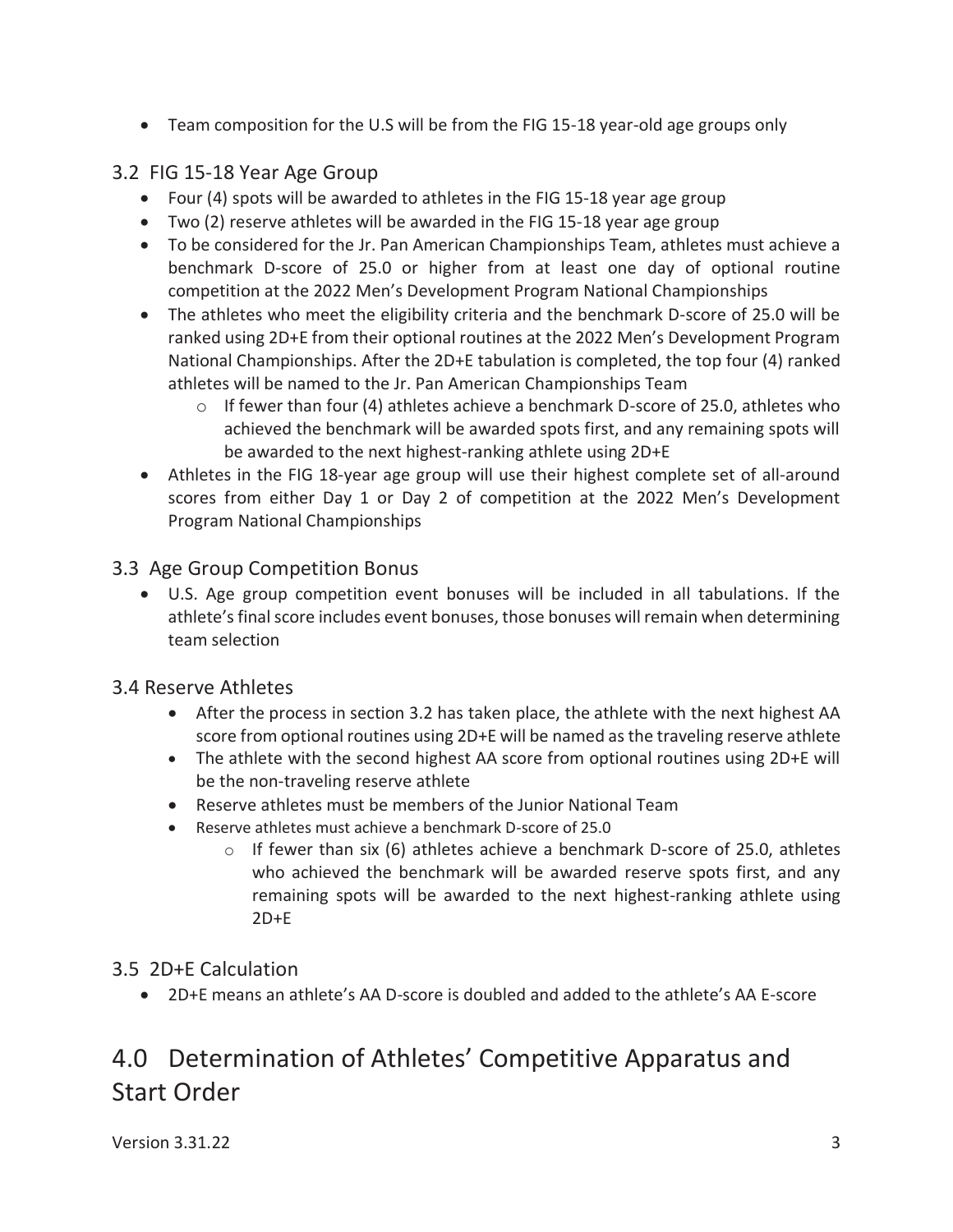The competitive order and strategy for this competition will be determined by the Jr. High Performance Coordinator (JHPC), team coaches, and team athletes. As per FIG regulations, the order of competition on each event shall be submitted no later than 24 hours prior to the competition.

# 5.0 Petitions

Only National Team athletes, with a specific injury, illness, or unusual circumstance, will be permitted to submit a petition to the MPC for the right to be named to the 2022 Jr. Pan Am Championships Team.

Petitions are due to the Chair of the MPC by May 15, 2022, and must include the following:

- Completed petition form found here: https://usagym.org/PDFs/Men/Rules/Rules%20and%20Policies/injury-petition.pdf
- Medical report from USAG medical staff, if applicable
- Return to play schedule/timeline, if applicable
- 1 set of all-around scores from either 2022 Winter Cup, 2022 Elite Team Cup, or any international Junior FIG Competition in 2022.
	- o The submitted all-around score will be re-calculated using 2D+E and event bonuses (if applicable) and tabulated with athletes who meet the criteria in section 3.2
- Athletes competing in the 2022 Berlin Junior Team Cup may petition to the team by completing the petition form and submitting 1 set of all-around scores from either 2022 Winter Cup, 2022 Elite Team Cup, or 2022 Berlin Junior Team Cup.
	- $\circ$  The submitted all-around score will be re-calculated using 2D+E and event bonuses (if applicable) and tabulated with athletes who meet the criteria in section 3.2

An athlete who successfully petitions to the 2022 Jr. Pan Am Championships Team will be required to demonstrate readiness at least three (3) weeks (June 18) prior to our team departure date. The criteria for demonstrating readiness are as follows:

- The athlete(s) must perform full routines on all six events in one day and be filmed for MPC review
	- o The filmed routines will be sent to the NGJA for official evaluation
	- $\circ$  MPC review means at least 1 member of the MPC (voting or non-voting) can watch the routines live using zoom, facetime, or other live video systems
- If the athlete(s) is currently on the Sr. Development Team, the athlete(s) may choose to use the Senior National Team camp June 4-8<sup>th</sup> in Colorado Springs, CO in place of using video submission process
- The athlete's performance must show competitiveness with other athletes named to the team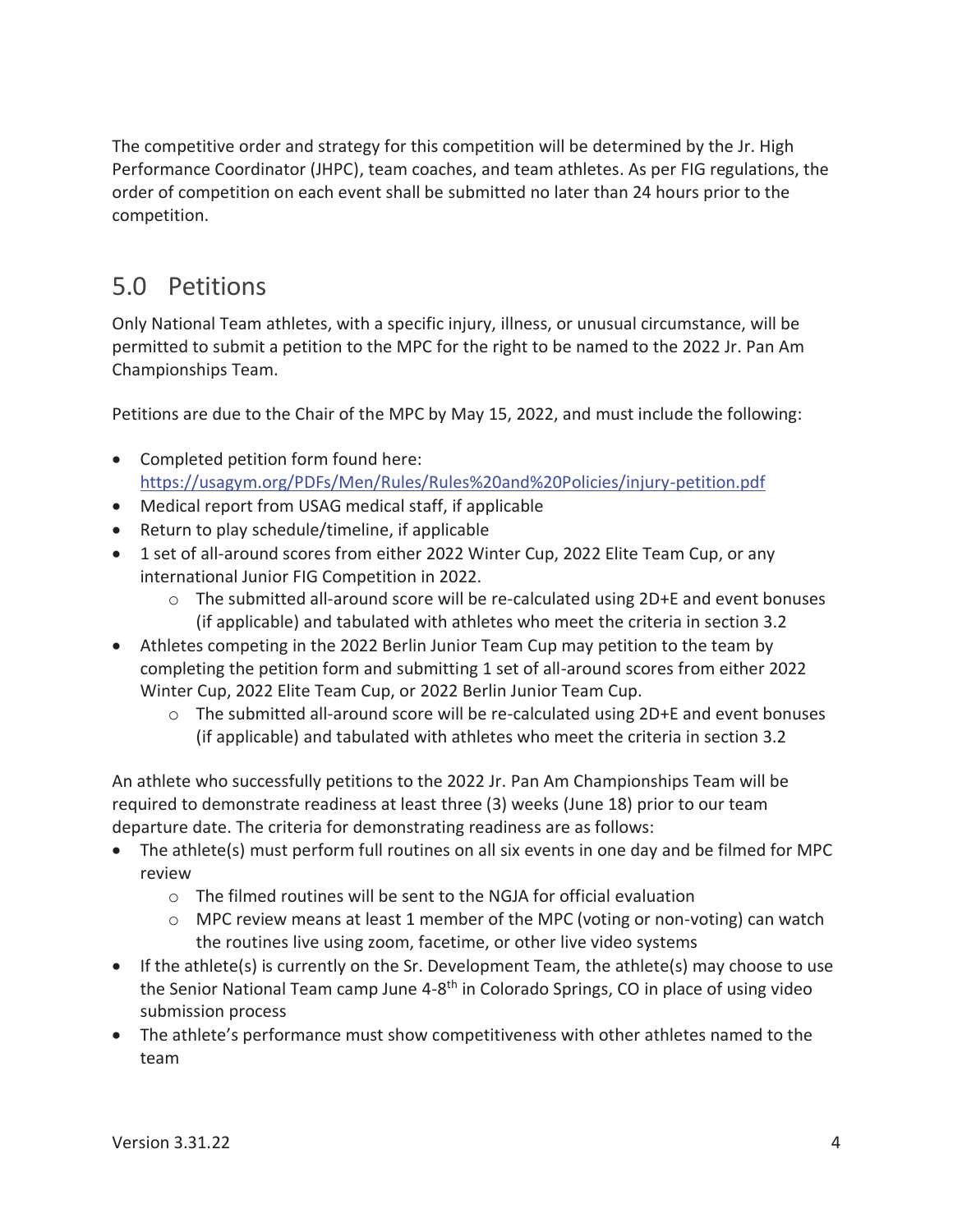• If the MPC determines that the athlete's performances are not at the level necessary to remain on the Jr. Pan Am Championships Team, then the athlete will be removed from the team and the traveling reserve athlete will be named as the replacement

#### 5.1 Equipment Specifications for Video Submission

Equipment and landing surfaces will meet FIG standards with Winter Cup matting regulations allowed. No deviations from these specifications will be permitted. Landings must be on hard surfaces.

Equipment Standards as follows:

- FX: 12m x 12m w/ up to 10cm additional landing mats allowed. The mat cannot be moved once in place and may be used for landings only
- PH: 105cm from top of mat, 115cm from the floor
- SR: 280cm from the floor w/30cm of mats required
- VT: 135cm measured from the floor w/ 30cm of mats required and a maximum of 50cm allowed. Vault landing lines must be outlined in tape and visible on video.
- PB: 180cm from the top of the mat, 200cm from the floor w/ additional 10cm landing mat allowed
- HB: 280cm from the floor w/ 30cm of mats required and a maximum of 50cm allowed

Competition uniforms must be worn. No dark pants may be worn per FIG regulations

## 6.0 Athlete Substitution

Following the athlete selection, the following conditions must be met up until the deadline for official submission of the Pan Am Championships starting order:

- The athlete is still eligible; and
- The athlete is healthy and able to compete as verified by a member of the USAG medical team, and
- The athlete is performing at the level that warranted their nomination to the team

If an athlete does not meet the criteria above or they cannot participate in the competition due to injury or other unforeseen circumstance, then the Men's Program Committee will determine if a substitute or replacement member of the team should replace that athlete. If time permits, and it is deemed to be beneficial for the team, a change will be made to the official coaching staff for the team as well.

#### $6.1$ **Removal of Athletes**

USA Gymnastics has jurisdiction over potential team members. An athlete who is to be nominated to the Team by USA Gymnastics may be removed as a nominee for any of the following reasons, as determined by USA Gymnastics: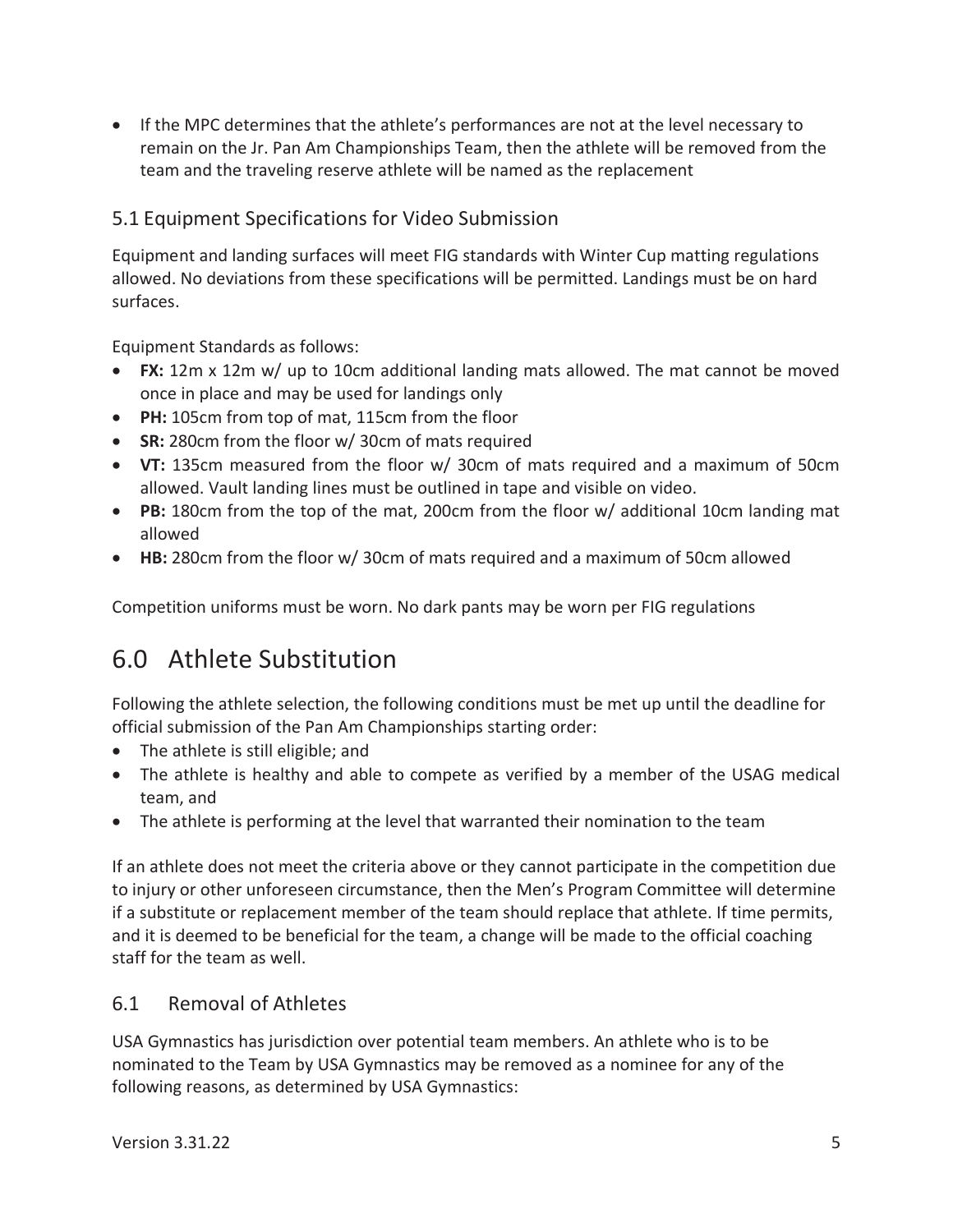- Voluntary withdrawal. Athlete must submit a written letter to the President of USA Gymnastics.
- Injury or illness as certified by a member of the USAG medical staff
- Violation of Men's Program National Team Agreement

An athlete who is removed from the Team pursuant to this provision has the right to a hearing per USA Gymnastics' Opportunity to Participate grievance process and the USOC's Bylaws, Section 9.

An athlete may be removed as a nominee to the Team or from the Team for an adjudicated violation of IOC, FISU, PASO, IPC, WADA, FIG, USADA and/or USOPC anti-doping protocol, policies, and procedures, as applicable.

#### **Anti-Doping Requirements**  $7.0$

Athletes must adhere to all IOC, PASO, WADA, FIG, USADA and USOPC anti-doping protocols, policies, and procedures, as applicable. This includes participation in Out-of-Competition Testing as required by the IOC, PASO, WADA, FIG, USADA and USOPC Rules, as applicable.

#### Announcement of Selection of Athletes and Coaches  $8.0$

The official announcement of team selection is the responsibility of USA Gymnastics. All internal verbal or written communication to athletes, coaches, or member associations regarding team selection is considered an "unofficial notice" and is NOT for public distribution. Official notice of team selection occurs when USAG provides a formal public "release" announcing the team selection, or when USAG partners with a multi-sport organization to formally announce a team.

# 9.0 NGB/HPMO Bylaws and Grievance Procedures

USA Gymnastics Bylaws and Grievance Procedures can be found at: https://usagym.org/PDFs/About%20USA%20Gymnastics/Governance/usag-bylaws.pdf

## 10.0 International Disclaimer

These procedures are based on IOC, PASO, as applicable, and/or FIG rules and regulations as presently known and understood. Any change in the selection procedures caused by a change in IOC, PASO, as applicable, and/or FIG rules and regulations will be distributed to the affected athletes immediately. The selection criteria are based on the latest information available to USA Gymnastics. However, the selections are always subject to unforeseen, intervening circumstances, and realistically may not have accounted for every possible contingency.